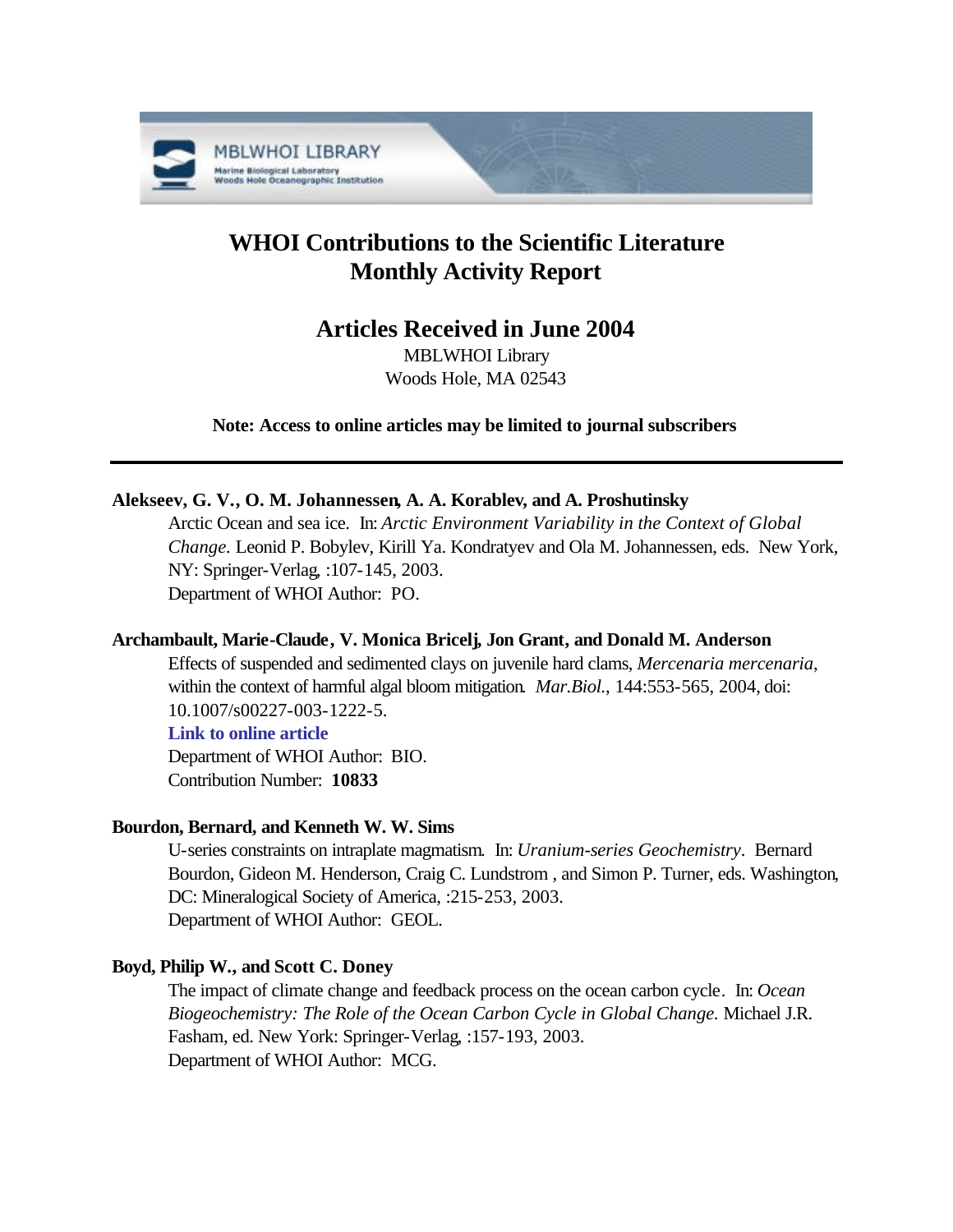#### **Came, Rosemarie E., Delia W. Oppo, and William B. Curry**

Atlantic Ocean circulation during the Younger Dryas: Insights from a new Cd/Ca record from the western subtropical South. *Paleoceanography*, 18,1086,doi:10.1029/2003PA000888, 2003, doi: 10.1029/2003PA000888.

#### **[Link to online article](http://dx.doi.org/10.1029/2003PA000888)**

Department of WHOI Author: GEOL. Contribution Number: **10954**

#### **Carman, Mary, and Lloyd D. Keigwin**

Preservation and color differences in *Nuttalides umbonifera*. *J.Foraminiferal Res.*, 34:102- 108, 2004. Department of WHOI Author: GEOL.

#### **Cleveland, Robin O., Anne L. Cohen, Ronald A. Roy, Hanumant Singh, and Thomas L. Szabo**

Imaging coral II: Using ultrasound to image coral skeleton. *Subsurface Sensing Technologies and Applications An International Journal*, 5:43-61, 2004, doi: 10.1023/B:SSTA.0000018446.38711.67.

#### **[Link to online article](http://dx.doi.org/10.1023/B:SSTA.0000018446.38711.67)**

Department of WHOI Author: GEOL. AOPE.

#### **Coco, Giovanni, Tom K. Burnet, B. T. Werner, and Steve Elgar**

The role of tides in beach cusp development. *J.Geophys.Res.*, 109,C04011,doi:10.1029/2003JC002154, 2004, doi: 10.1029/2003JC002154. **[Link to online article](http://dx.doi.org/10.1029/2003JC002154)** Department of WHOI Author: AOPE.

#### **Cohen, Anne L., and Ted A. McConnaughey**

Geochemical perspectives on coral mineralization. In: *Biomineralization*. Patricia M. Dove, James J. De Yoreo, and Steve Weiner, eds. Washington, DC: Mineralogical Society of America, :151-187, 2003. Department of WHOI Author: GEOL. Contribution Number: **11027**

#### **Doney, Scott C., Keith Lindsay, and J. Keith Moore**

Global ocean carbon cycle modeling. In: *Ocean Biogeochemistry: The Role of the Ocean Carbon Cycle in Global Change.* Michael J.R. Fasham, ed. New York: Springer-Verlag, :217-235, 2003.

Department of WHOI Author: MCG.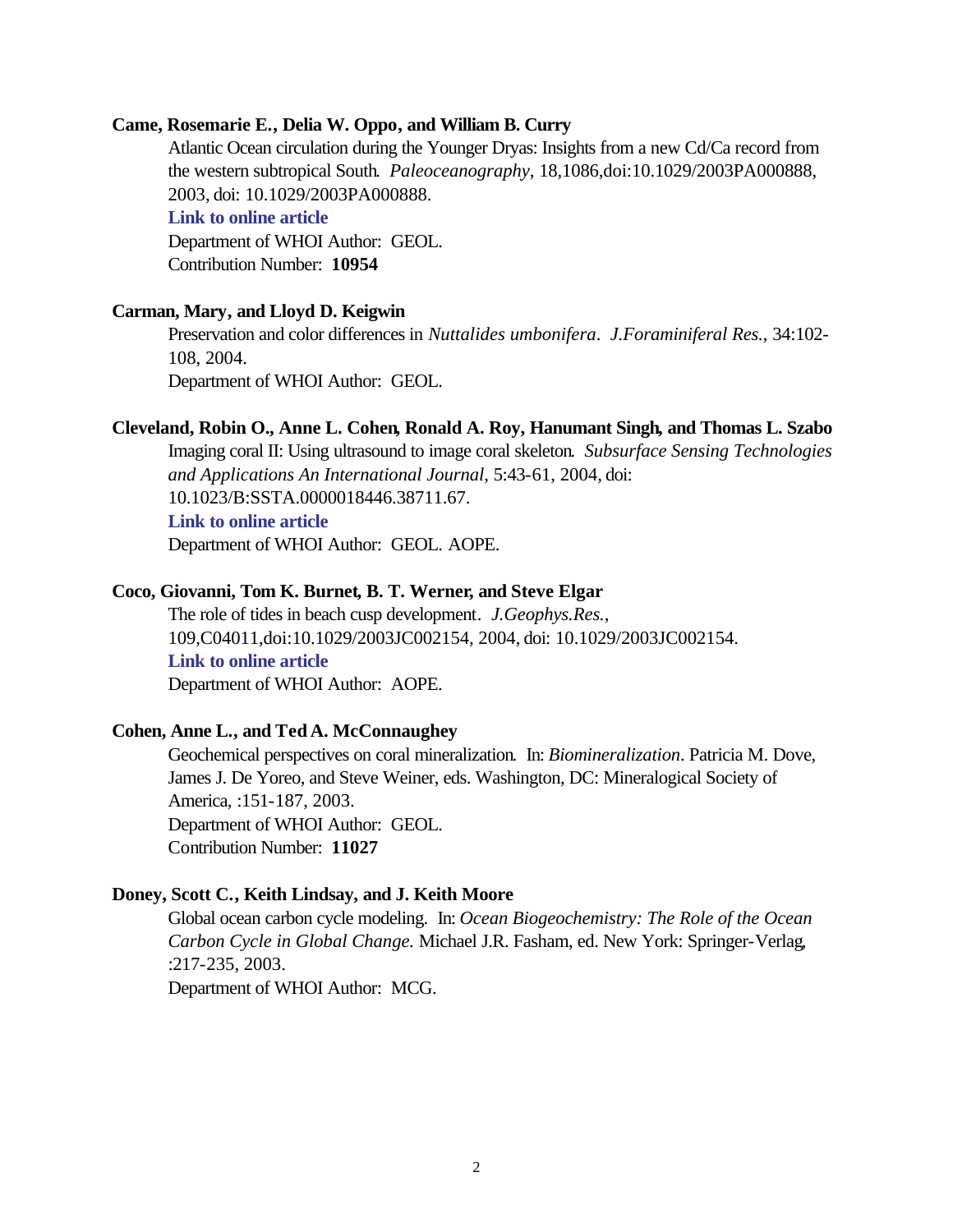#### **Duda, Timothy F**

Finescale shear at 1660 and 2850 dbar over the Mid-Atlantic Ridge in the Eastern Brazil Basin. *J.Phys.Oceanogr.*, 34:1281-1292, 2004, doi: 10.1175/1520- 0485(2004)034<1281:FSAADO>2.0.CO;2.

## **[Link to online article](http://dx.doi.org/10.1175/1520-0485(2004)034<1281:FSAADO>2.0.CO;2)**

Department of WHOI Author: AOPE. Contribution Number: **10892**

#### **Emerson, Steven, Yutaka W. Watanabe, Tsuneo Ono, and Sabine Mecking**

Temporal trends in apparent oxygen utilization in the upper pycnocline of the North Pacific: 1980-2000. *J.Oceanogr.*, 60:139-147, 2004. Department of WHOI Author: PO.

## **Feely, Richard A., Christopher L. Sabine, Reiner Schlitzer, John L. Bullister, Sabine Mecking, and Dana Greeley**

Oxygen utilization and organic carbon remineralization in the upper water column of the Pacific Ocean. *J.Oceanogr.*, 60:45-52, 2004. Department of WHOI Author: PO.

#### **Geyer, W. R., P. S. Hill, and G. C. Kineke**

The transport, transformation and dispersal of sediment by buoyant coastal flows. *Cont.Shelf Res.*, 24:927-949, 2004, doi: 10.1016/j.csr.2004.02.006.

**[Link to online article](http://dx.doi.org/10.1016/j.csr.2004.02.006)**

Department of WHOI Author: AOPE. Contribution Number: **10602**

#### **Hahn, Mark E.**

Evolutionary and physiological perspectives on Ah receptor function and dioxin toxicity. In: *Dioxins and Health, 2nd ed.* Arnold Schecter and Thomas A. Gasiewicz, eds. New York, NY: Wiley-Interscience, :559-602, 2003. Department of WHOI Author: BIO. Contribution Number: **10516**

#### **Kaiser, Michel J.**

Fish in deep-water coral habitats. *Science*, 304:1595, 2004, doi: 10.1126/science.304.5677.1595b. **[Link to online article](http://dx.doi.org/10.1126/science.304.5677.1595b)** Department of WHOI Author: MPC.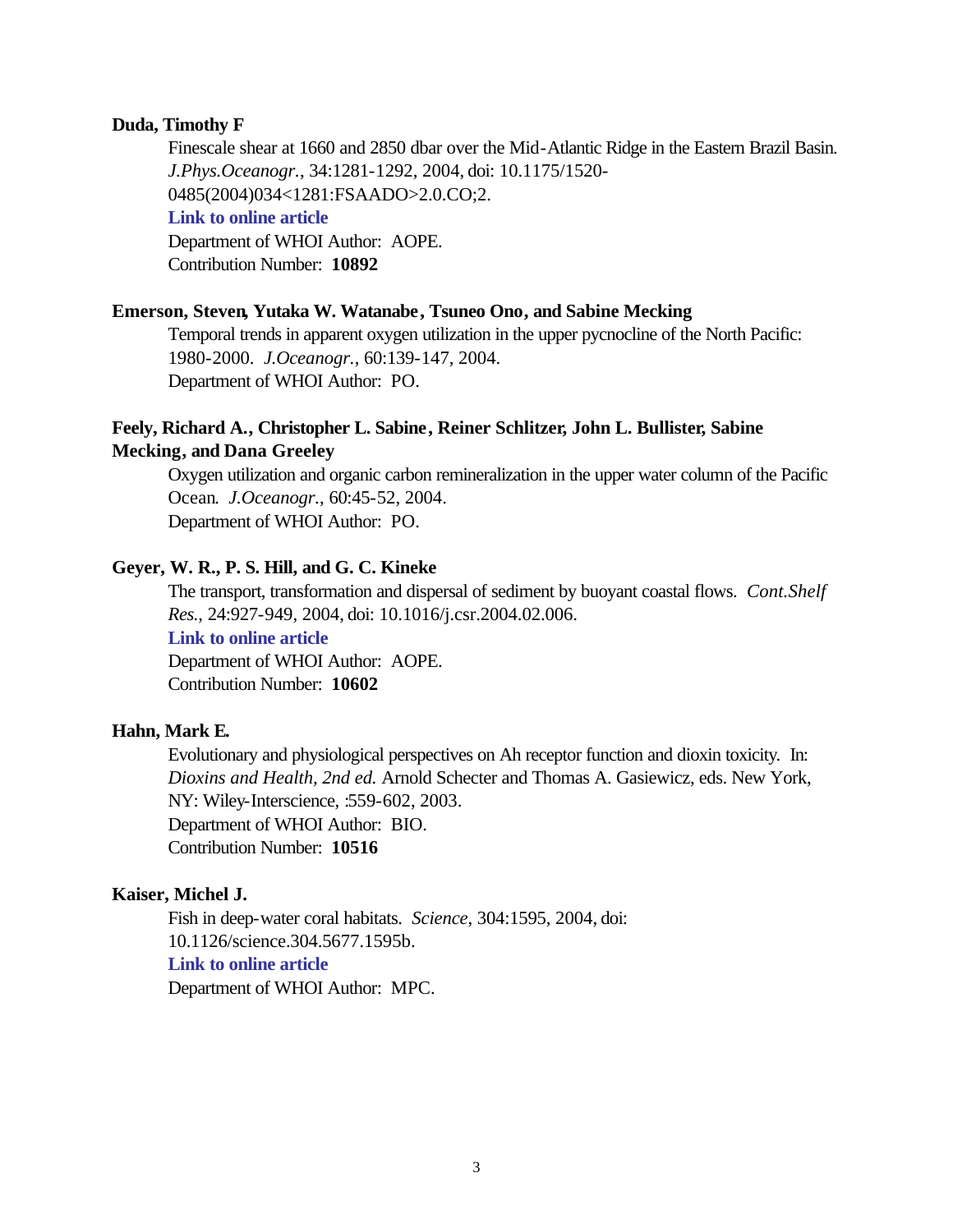## **Lochte, Karin, Robert Anderson, Roger Francois, Richard A. Janke, Graham Shimmield, and Alexander Vetrov**

Benthic processes and the buriel of carbon. In: *Ocean Biogeochemistry: The Role of the Ocean Carbon Cycle in Global Change.* Michael J.R. Fasham, ed. New York: Springer-Verlag, :195-216, 2003. Department of WHOI Author: MCG.

## **Managi, Shunsuke, James J. Opaluch, Di Jin, and Thomas J. Grigalunas**

Technological change and depletion in offshore oil and gas. *J.Environ.Econ.Manage.*, 47:388-409, 2004, doi: 10.1016/S0095-0696(03)00093-7. **[Link to online article](http://dx.doi.org/10.1016/S0095-0696(03)00093-7)**

Department of WHOI Author: MPC. Contribution Number: **10583**

#### **Martin, W. R., and F. L. Sayles**

Organic matter cycling in sediments of the continental margin in the northwest Atlantic Ocean. *Deep-Sea Res.I*, 51:457-489, 2004, doi: 10.1016/j.dsr.2003.10.013. *http://dx.doi.org/10.1016/j.dsr.2003.10.013* Department of WHOI Author: MCG.

#### **McGuire, Jeffrey J., and Paul Segall**

Imaging of aseismic fault slip transients recorded by dense geodetic networks. *Geophys.J.Int.*, 155:778-788, 2003, doi: 10.1111/j.1365-246X.2003.02022.x. **[Link to online article](http://dx.doi.org/10.1111/j.1365-246X.2003.02022.x)** Department of WHOI Author: GEOL.

#### **Milliman, John D., and Michael P. Bacon**

Deep-Sea Research at 50 years. *Deep-Sea Res.I*, 50:1151-1155, 2003, doi: 10.1016/S0967- 0637(03)00142-0.

**[Link to online article](http://dx.doi.org/10.1016/S0967-0637(03)00142-0)**

Department of WHOI Author: MCG.

#### **Moreira, Manuel, Jerzy Blusztajn, Curtice, Joshua, Stan Hart, Henry Dick, and Mark D. Kurz**

He and Ne isotopes in oceanic crust: Implications for noble gas recycling in the mantle. *Earth Planet.Sci.Lett.*, 216:635-643, 2003, doi: 10.1016/S0012-821X(03)00554-5. **[Link to online article](http://dx.doi.org/10.1016/S0012-821X(03)00554-5)**

Department of WHOI Author: GEOL. Contribution Number: **11049**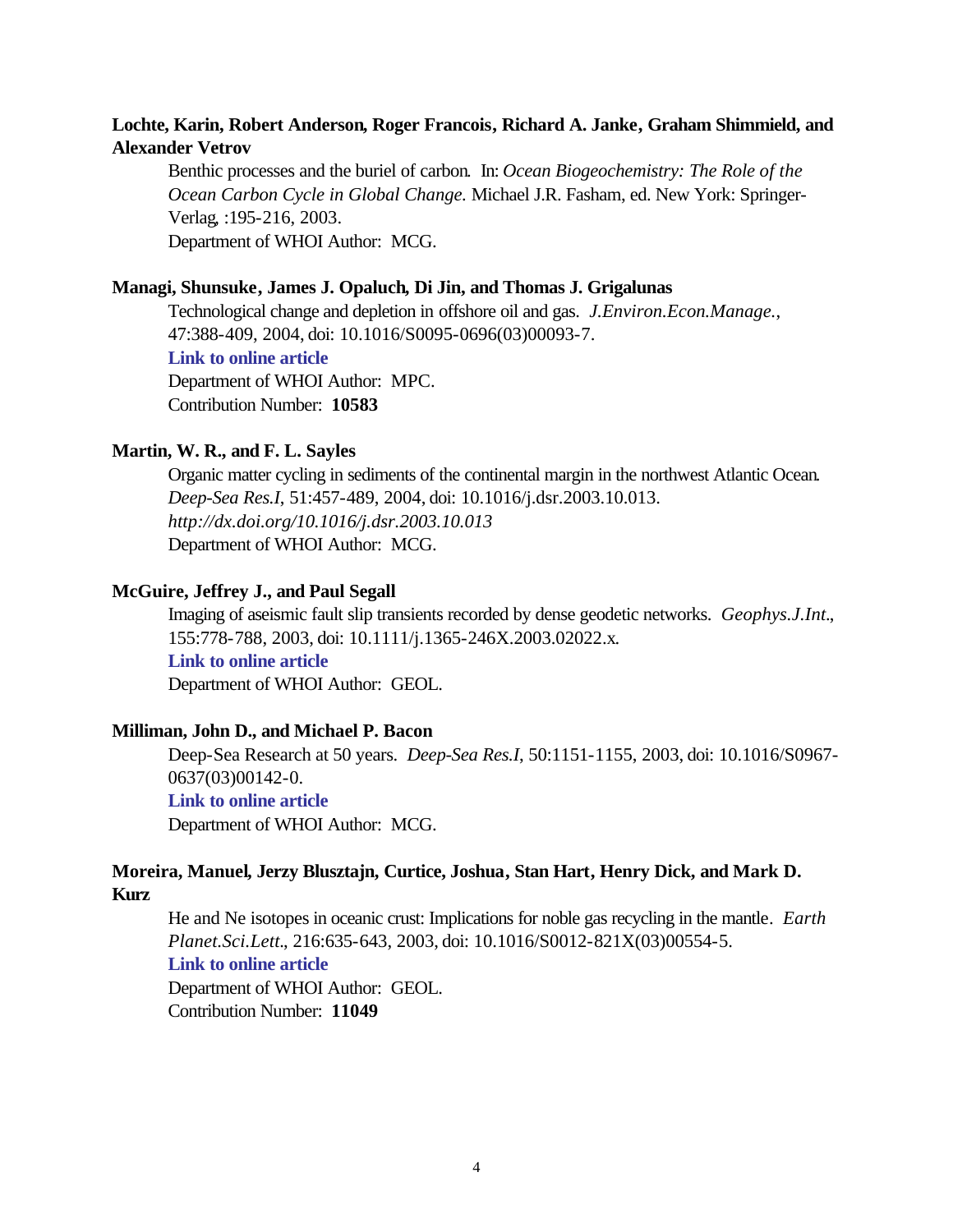#### **Ohkouchi, Naohiko, Timothy I. Eglinton, and John M. Hayes**

Radiocarbon dating of individual fatty acids as a tool for refining Antarctic margin sediment chronologies. *Radiocarbon*, 45:17-24, 2003. **[Link to online article](http://puck.ingentaselect.com/vl=6959569/cl=60/nw=1/rpsv/cw/arizona/00338222/v45n1/s5/p17)** Department of WHOI Author: MCG. GEOL.

#### **Pederson, T. F., R. Francois, L. Francois, K. Alverson, and J. McManus**

The late quaternary history of biogeochemical cycling of carbon. In: *Paleoclimate, Global Change and the Future*. Keith D. Alverson, Raymond S. Bradley and Thomas F. Pedersen, eds. New York, NY: Springer-Verlag, :63-79, 2003. Department of WHOI Author: MCG. GEOL.

#### **Pickart, Robert S.**

Shelfbreak circulation in the Alaskan Beaufort Sea: Mean structure and variability. *J.Geophys.Res.*, 109,C04024,doi:10.1029/2003JC001912, 2004, doi: 10.1029/2003JC001912.

## **[Link to online article](http://dx.doi.org/10.1029/2003JC001912)**

Department of WHOI Author: PO. Contribution Number: **10910**

#### **Potty, Gopu R., James H. Miller, and James F. Lynch**

Inversion for sediment geoacoustic properties at the New England Bight. *J.Acoust.Soc.Am.*, 114:1874-1887, 2003, doi: 10.1121/1.1605391. **[Link to online article](http://dx.doi.org/10.1121/1.1605391)** Department of WHOI Author: AOPE.

#### **Price, James F.**

Dimensional analysis of models and data sets. *Am.J.Phys.*, 71:437-447, 2003, doi: 10.1119/1.1533057.

## **[Link to online article](http://dx.doi.org/10.1119/1.1533057)**

Department of WHOI Author: PO.

#### **Proshutinsky, A. Y.**

Circulation of water and ice. In: *Arctic Environment Variability in the Context of Global Change*. Leonid P. Bobylev, Kirill Ya. Kondratyev and Ola M. Johannessen, eds. New York, NY: Springer-Verlag, :172-181, 2003. Department of WHOI Author: PO.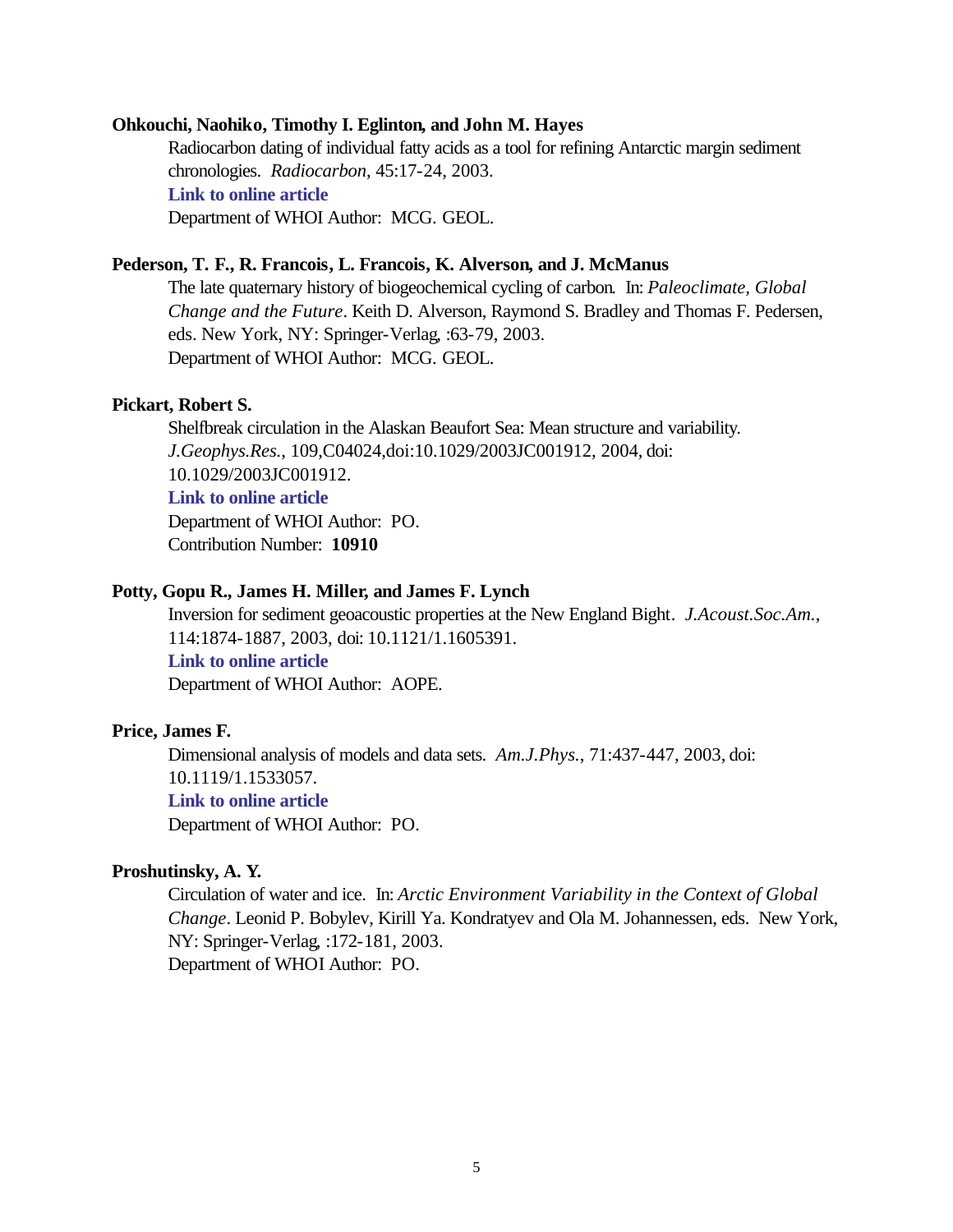#### **Proshutinsky, A. Y**

Modelling of the ocean and sea ice circulation. In: *Arctic Environment Variability in the Context of Global Change.* Leonid P. Bobylev, Kirill Ya. Kondratyev and Ola M. Johannessen, eds. New York, NY: Springer-Verlag, :181-202, 2003. Department of WHOI Author: PO.

#### **Rozdilsky, Ian D., Lewi Stone, and Andrew Solow**

The effects of interaction compartments on stability for competitive systems. *J.Theor.Biol.*, 227:277-282, 2004, doi: 10.1016/j.jtbi.2003.11.007.

**[Link to online article](http://dx.doi.org/10.1016/j.jtbi.2003.11.007)**

Department of WHOI Author: MPC. Contribution Number: **10645**

#### **Sholkovitz, Edward, Craig Herbold, and Matthew Charette**

An automated dye-dilution seepage meter for the time-series measurement of submarine groundwater discharge. *Limnol.Oceanogr.:Methods*, 1:16-28, 2003. **[Link to online article](http://www.aslo.org/lomethods/free/2003/0016.pdf)** Department of WHOI Author: MCG.

Contribution Number: **10891**

## **Simmons, Harper L., Steven R. Jayne , Louis C. St. Laurent, and Andrew J. Weaver**

Tidally driven mixing in a numerical model of the ocean general circulation. *Ocean Model.*, 6:245-263, 2004, doi: 10.1016/S1463-5003(03)00011-8. **[Link to online article](http://dx.doi.org/10.1016/S1463-5003(03)00011-8)** Department of WHOI Author: PO. Contribution Number: **10735**

## **Sims, K. W. W., J. Blichert-Toft, D. J. Fornari, M. R. Perfit, S. J. Goldstein, P. Johnson, D. J. DePaolo, S. R. Hart, M. T. Murrel, P. J. Michael, G. D. Layne, and L. A. Ball**

Aberrant youth: Chemical and isotopic constraints on the origin of off-axis lavas from the East Pacific Rise, 9°-10°N. *Geochem.Geophys.Geosyst.*, 4,8621,doi:10.1029/2002GC000443, 2003, doi: 10.1029/2002GC000443.

#### **[Link to online article](http://dx.doi.org/10.1029/2002GC000443)**

Department of WHOI Author: GEOL.

#### **Spall, Michael A.**

Boundary currents and watermass transformation in marginal seas. *J.Phys.Oceanogr.*, 34:1197-1213, 2004, doi: 10.1175/1520-0485(2004)034<1197:BCAWTI>2.0.CO;2. **[Link to online article](http://dx.doi.org/10.1175/1520-0485(2004)034<1197:BCAWTI>2.0.CO;2)**

Department of WHOI Author: PO. Contribution Number: **10942**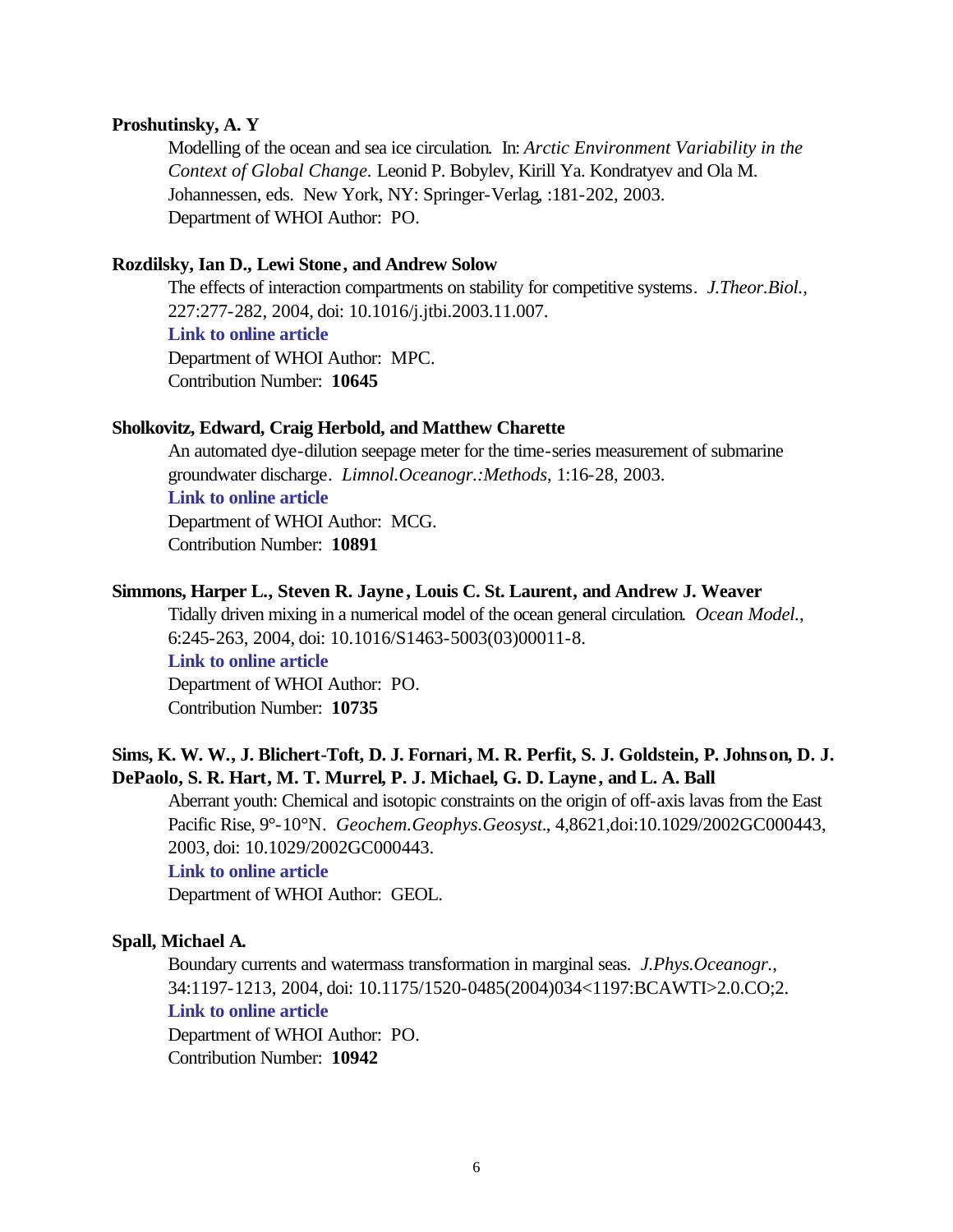#### **Steele, John H.**

Regime shifts in the ocean: Reconciling observations and theory. *Prog.Oceanogr.*, 60:135- 141, 2004, doi: 10.1016/j.pocean.2004.02.004. **[Link to online article](http://dx.doi.org/10.1016/j.pocean.2004.02.004)** Department of WHOI Author: MPC. Contribution Number: **11031**

## **Sun, Bomin, Lisan Yu, and Robert A. Weller**

Comparisons of surface meteorology and turbulent heat fluxes over the Atlantic: NWP model analyses versus moored buoy observations. *J.Climate*, 16:679-695, 2003, doi: 10.1175/1520-0442(2003)016<0679:COSMAT>2.0.CO;2. **[Link to online article](http://dx.doi.org/10.1175/1520-0442(2003)016<0679:COSMAT>2.0.CO;2)** Department of WHOI Author: PO. Contribution Number: **10596**

#### **Toole, Dierdre A., and David A. Siegel**

Light-driven cycling of dimethylsulfide (DMS) in the Sargasso Sea: Closing the loop. *Geophys.Res.Lett.*, 31,L09308,doi:10.1029/2004GL019581, 2004, doi: 10.1029/2004GL019581.

### **[Link to online article](http://dx.doi.org/10.1029/2004GL019581)**

Department of WHOI Author: MCG. Contribution Number: **NONE**

## **Tynan, Cynthia T.**

Cetacean populations on the SE Bering Sea shelf during the late 1990s: Implications for decadal changes in ecosystem structure and carbon flow. *Mar.Ecol.Prog.Ser.*, 272:281-300, 2004.

## **[Link to online article](http://www.int-res.com/articles/meps2004/272/m272p281.pdf)**

Department of WHOI Author: PO. Contribution Number: **10909**

#### **Wang, Wei, and Rui Xin Huang**

Wind energy input to the Ekman layer. *J.Phys.Oceanogr.*, 34:1267-1275, 2004, doi: 10.1175/1520-0485(2004)034<1267:WEITTE>2.0.CO;2. **[Link to online article](http://dx.doi.org/10.1175/1520-0485(2004)034<1267:WEITTE>2.0.CO;2)**

Department of WHOI Author: PO. MCG. Contribution Number: **10868**

#### **Wang, Wei, and Rui Xin Huang**

Wind energy input to the surface waves. *J.Phys.Oceanogr.*, 34:1276-1280, 2004, doi: 10.1175/1520-0485(2004)034<1276:WEITTS>2.0.CO;2. **[Link to online article](http://dx.doi.org/10.1175/1520-0485(2004)034<1276:WEITTS>2.0.CO;2)** Department of WHOI Author: PO. MCG. Contribution Number: **10888**